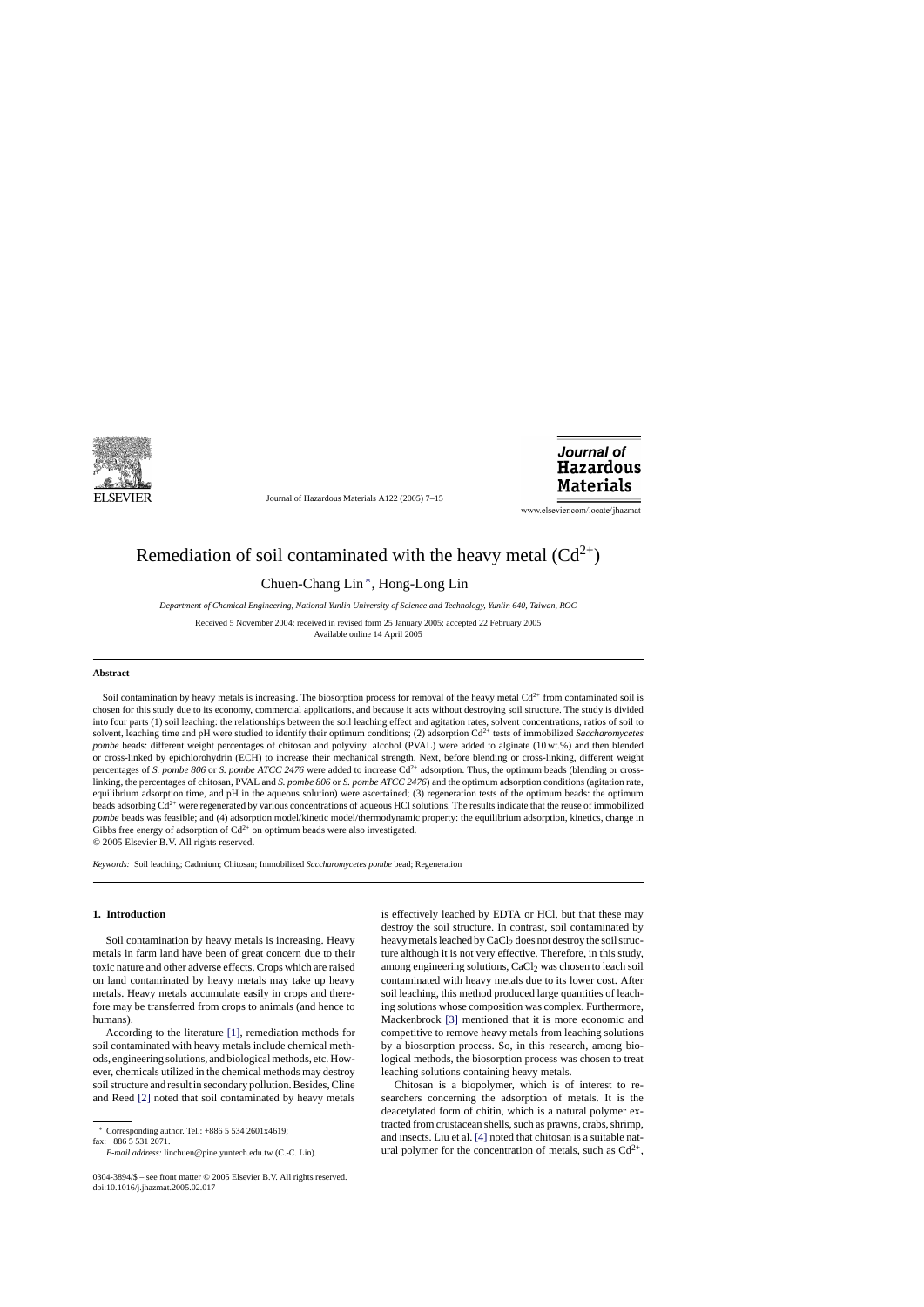$Zn^{2+}$ ,  $Cu^{2+}$ ,  $Pb^{2+}$ , etc., since amine groups on chitosan can act as chelating sites for heavy metals. However, the mechanical strength of chitosan is poor. It is, therefore, necessary to modify chitosan to improve its mechanical properties and chemical stability, etc. In order to improve its mechanical strength, polymers such as PVAL can be added to chitosan. In addition, Wan Ngah et al. [\[5\]](#page-7-0) and Alupei et al. [\[6\]](#page-7-0) showed that in order to maintain the  $NH<sub>2</sub>$  groups of chitosan,  $CH<sub>2</sub>OH$  groups of chitosan combine with O groups of ECH when chitosan is cross-linked by ECH. Thus, cross-linked chitosan beads still retain  $NH<sub>2</sub>$  groups with which to adsorb heavy metals. Moreover, Mi et al. [\[7\], C](#page-7-0)hang et al. [\[8\], P](#page-7-0)ozzo et al. [\[9\], a](#page-7-0)nd Zhang et al. [10] stated that mechanical strength and pore size of cross-linked chitosan beads are a function of cross-linking agents used and polymers added.

In spite of cross-linking enhancing the mechanical strength of chitosan beads, it may reduce their adsorption capacity. Herein, some types of biomass added to cross-linked chitosan beads may improve adsorption performance. David [\[11\]](#page-8-0) mentioned that *S. pombe 806* and *S. pombe ATCC 2476* can be used as biosorbents for removal of  $Cd^{2+}$ . In addition, Puranik and Paknikar [\[12\],](#page-8-0) Bolesky and Holan [\[13\],](#page-8-0) Chang and Chen [14] showed that immobilized biomass appeared to effectively adsorb heavy metals. Furthermore, Stoll and Duncan [\[15\]](#page-8-0) mentioned that it appeared technically feasible to remove heavy metals from aqueous solutions by immobilized *Saccharomycetes pombe* beads. Moreover, the advantages of the process based on immobilized biomass include enhancing microbial cell stability, allowing the reuse of biomass, and avoiding the biomass-liquid separation requirement. Thus, in order to enhance adsorption capacity, the inactivated cells of *S. pombe 806* or *S. pombe ATCC 2476* was added in this research.

In this study, in order to enhance mechanical strength, different amounts of chitosan and PVAL were added to alginate (10 wt.%) and then they were blended or cross-linked by 0.5 M ECH. In addition, different amounts of *S. pombe 806* or *S. pombe ATCC 2476* were also added before blending or cross-linking to increase their adsorption capacity. The aim of this research was to ascertain the optimum beads (blending or cross-linking, the percentages of chitosan, PVAL and *S. pombe 806* or *S. pombe ATCC 2476*) and the optimum adsorption conditions (agitation rate, equilibrium adsorption time, and pH in the aqueous solution). In addition, we also investigated the equilibrium adsorption and kinetics of adsorption of  $Cd^{2+}$  on optimum beads. The Langmuir equation was used to fit equilibrium adsorption. The adsorption rates were determined quantitatively and compared by pseudo-first-order and second-order models. Furthermore, thermodynamic parameters, such as change in Gibbs free energy  $(\Delta G^0)$  were also determined to indicate whether the adsorption is spontaneous or not. Moreover, immobilized *S. pombe* beads containing adsorbed  $Cd^{2+}$  were regenerated by HCl aqueous solutions. Finally, this information would also be used to further application in the treatment of soil leaching solutions containing  $Cd^{2+}$ .

| Table 1                                       |  |
|-----------------------------------------------|--|
| Soil leaching parameters and their conditions |  |

| bon reaching parameters and their conditions |                                                           |  |  |  |
|----------------------------------------------|-----------------------------------------------------------|--|--|--|
| Parameters                                   | Conditions                                                |  |  |  |
| CaCl <sub>2</sub> concentration (M)          | $0.00, 0.01, 0.03, 0.05, 0.10, 0.20, 0.30, 0.40,$<br>0.50 |  |  |  |
| Agitation rate (rpm)                         | 5000, 8000                                                |  |  |  |
| Soil/solvent                                 | $1/2$ , $1/4$ , $1/6$ , $1/8$                             |  |  |  |
| pН                                           | 3, 6, 9, 10, 11, 12                                       |  |  |  |

#### **2. Experimental methods**

#### *2.1. Soil leaching*

The soil was sampled from farm land contaminated by  $Cd^{2+}$  and dried in air. Then the soil was sieved by a Taylor's standard sieve mesh to constant size (<1 mm) for use. Before soil leaching, the total concentration of  $Cd^{2+}$  in the soil was measured by the digestion method of aqua regia. Next, influence of soil leaching parameters on soil leaching was studied employing progressive steps to identify their optimum operating conditions. Soil leaching parameters and their conditions are given in Table 1. Their steps included (1) changing CaCl<sub>2</sub> concentration, fixing other conditions (agitation rate =  $5000$  rpm, soil/solvent =  $1/2$ , sampling time = 1 h), and measuring concentrations of  $Cd^{2+}$  in the leaching solutions by inductively coupled plasma-mass spectrometer (ICP-MS); (2) changing agitation rates, selecting the optimum CaCl<sub>2</sub> concentration from step  $(1)$  and soil/solvent =  $1/2$ , taking samples at time intervals  $(0.5, 1.0, 1.0)$ 2.0, and 4.0 h) after leaching, and measuring  $Cd^{2+}$  concentrations; (3) changing soil/solvent, choosing the optimum CaCl<sub>2</sub> concentration, agitation rate, sampling time from above steps, and measuring  $Cd^{2+}$  concentrations; and (4) changing pH, choosing the optimum  $CaCl<sub>2</sub>$  concentration, agitation rate, sampling time, soil/solvent from above steps, and measuring concentrations  $Cd^{2+}$ . In this way, the optimum conditions for soil leaching parameters could be determined.

#### *2.2. Culture of Saccharomycetes*

In general, the culture methods for *Saccharomycetes* include agar–agar culture and liquid culture. In this study, *S. pombe 806* was grown on the culture medium YTG and *S. pombe ATCC 2476* was grown on the culture medium YMG. Besides, *S. pombe 806* and *S. pombe ATCC 2476* belong to aerobic split reproduction fungi. Furthermore, influence of culture parameters on growth of *Saccharomycetes* was studied. Culture parameters and their conditions are given in [Table 2.](#page-2-0) Their steps included (1) changing agitation rates, fixing other conditions (*T* = 303 K, *S. pombe 806*: pH 5.45 and *t* = 15 h, *S. pombe ATCC 2476*: pH 5.65 and  $t = 24$  h), analyzing it at wavelength 600 nm by an UV–vis spectrometer (Model: SP 830) and observing the number of fungi by blood cell counter; (2) changing temperatures, choosing the optimum agitation rate from step (1), fixing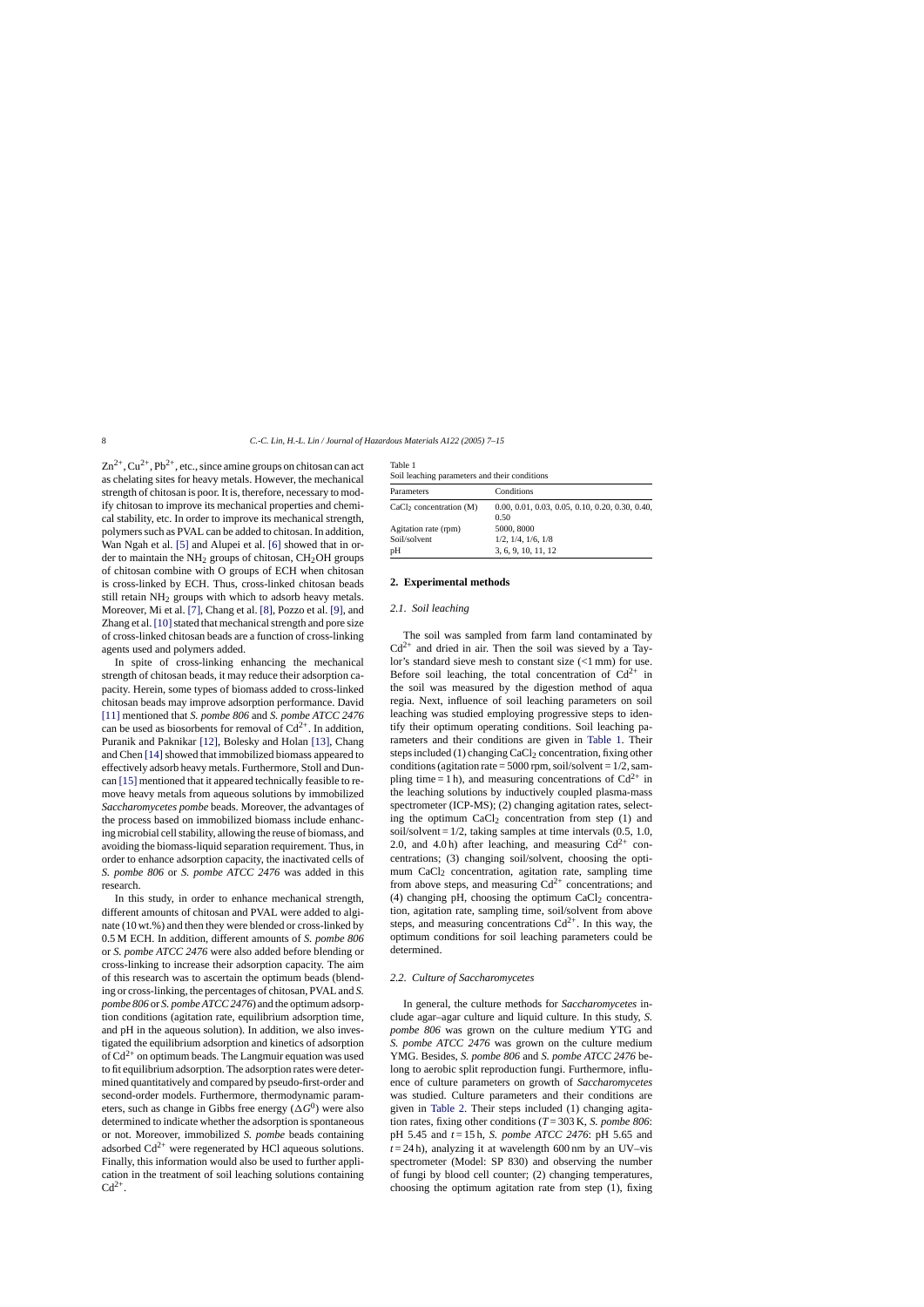<span id="page-2-0"></span>Table 2 Culture parameters and their conditions

| Parameters           | Conditions                                                               |
|----------------------|--------------------------------------------------------------------------|
| Agitation rate (rpm) | 0, 50, 100, 150, 200                                                     |
| Temperature $(K)$    | 298, 299, 300, 301, 302, 303                                             |
| Time (h)             | 2, 4, 6, 8, 10, $\dots$ (until the number of fungi<br>reached a maximum) |
| pH                   | 2, 3, 4, 5, 6, 7                                                         |

pH and time as step (1), observing the number of fungi; (3) changing time until the number of fungi reached a maximum, choosing the optimum agitation rate and temperature from above steps, fixing pH as step (1), observing the number of fungi; and (4) changing pH, choosing the optimum agitation rate, temperature, and time from above steps, and again observing the number of fungi. Thus, the optimum culture conditions for *S. pombe 806* and *S. pombe ATCC 2476* could be determined and these optimum culture conditions were utilized to culture *S. pombe 806* and *S. pombe ATCC 2476* for the required inactivated *Saccharomycetes* to be used in immobilized *pombe* beads.

# *2.3. Preparation of immobilized pombe beads and their batch adsorption experiments/property tests*

Chitosan with a deacetylation percentage of approximately 86% was supplied by Fluka Enterprises Company, which also supplied the reagent ECH. Chitosan solutions were prepared by dissolving chitosan into 5 wt.% acetic acid solutions. The preparation of immobilized *pombe* beads (an equal weight of alginate, PVAL, and chitosan) and their batch adsorption experiments involved (1) changing percentages (5, 10, and 15 wt.%) of PVAL, fixing other chemicals (10 wt.% alginate and 1 wt.% chitosan), blending or cross-linking with 0.5 M ECH to prepare immobilized beads, and adding 10 g of immobilized beads to 50 ml of aqueous solutions with different initial concentrations and changing their pH (2–6) and agitation rates (200–700 rpm) to conduct experiments of batch equilibrium adsorption, taking sample at every 3 min until reaching equilibrium adsorption and measuring concentrations of  $Cd^{2+}$  in the aqueous solutions by ICP-MS; (2) changing percentages (1, 1.5, and 2 wt.%) of chitosan, fixing 10 wt.% alginate and choosing the optimum percentage of PVAL from step (1), following step (1) to prepare immobilized beads and conduct adsorption experiments; (3) adding different percentages (1–4 wt.%) of inactivated cells of *S. pombe 806* or *S. pombe ATCC 2476* before blending or cross-linking, choosing the optimum percentages of PVAL and chitosan from above steps, following step (1) to prepare immobilized *pombe* beads and to conduct adsorption experiments for those beads at the optimum pH and agitation rate according to results of above steps. Therefore, the optimum beads (blending or cross-linking, percentages of PVAL, chitosan, *S. pombe 806* or *S. pombe ATCC 2476*) and

adsorption conditions (pH in the aqueous solution, agitation rate, and equilibrium adsorption time) could be determined. Furthermore, in order to ascertain the influence of bead properties on adsorption performance, mechanical strength of beads was measured by dynamic mechanical analyzer (DMA).

In experiments of batch kinetic adsorption, 10 g of the optimum beads were added to 50 ml of aqueous solutions with different initial concentrations at the optimum adsorption conditions (pH and agitation rate). A sample was taken every 3 min until reaching equilibrium adsorption. Then concentrations of  $Cd^{2+}$  in samples were measured by ICP-MS.

# *2.4. Batch equilibrium desorption experiments of optimum beads*

Ten grams of optimum beads containing  $Cd^{2+}$  were regenerated by 50 ml of various concentrations (0.1, 0.5, 1.0, and 1.5 M) HCl aqueous solutions at the agitation rate of the optimum adsorption for 1 h. Thus, the optimum HCl concentration was determined.

# *2.5. Efficiencies of batch equilibrium adsorption and desorption experiments of optimum beads*

Ten grams of optimum beads were added to 50 ml of  $150 \text{ mg/l}$  Cd<sup>2+</sup> aqueous solution to investigate experiments of batch equilibrium adsorption by the optimum adsorption conditions (pH in the aqueous solution, agitation rate, and equilibrium adsorption time). Then beads containing  $Cd^{2+}$  were regenerated using 50 ml of the optimum HCl concentration according to the result of Section 2.4 at the agitation rate of the optimum adsorption for 1 h. Next, the regenerated beads were reused to investigate experiments of batch equilibrium adsorption and then regenerated beads containing  $Cd^{2+}$  were regenerated again as before. Adsorption and desorption steps were repeated again and again. Finally, we may confirm that the beads can be reused according to efficiencies of adsorption and desorption.

# *2.6. Batch equilibrium adsorption experiments of optimum beads for the soil leaching solution*

Different amounts  $(0.1, 0.2,$  and  $(0.3 g)$  of optimum beads were added to 50 ml of the soil leaching solution containing  $Cd^{2+}$  to investigate experiments of batch equilibrium adsorption at the optimum adsorption conditions (pH in the aqueous solution and agitation rate) and then a sample was taken at every 3 min until equilibrium adsorption. In this way, we ascertained what were the amount of beads required to reach the discharge standard concentration of  $Cd^{2+}$  in discharge waste water.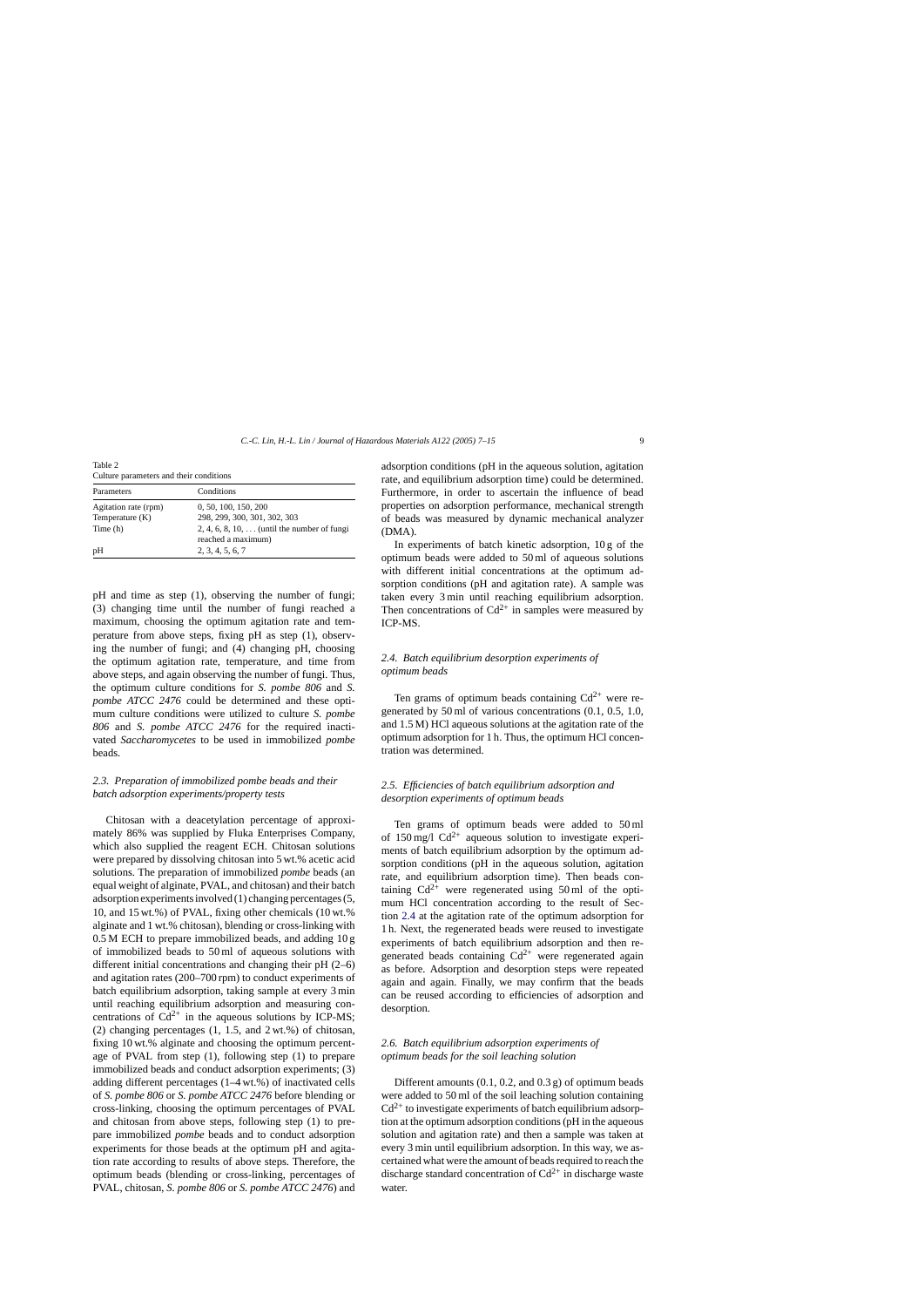### <span id="page-3-0"></span>**3. Results and discussion**

## *3.1. Soil leaching*

There was little difference in effect between 0.1 and 0.5 M  $CaCl<sub>2</sub>$  used as a solvent on soil leaching at the conditions (5000 rpm, 1 h, and soil/solvent ratio of 1/2), since the ratio of soil and solvent was too large to flow for the mixture of soil and solvent, then the collision frequency between functional groups with negative charges of soil and  $Ca^{2+}$  was small, thus the cation exchange of  $Ca^{2+}$  for  $Cd^{2+}$  was limited. So, due to economical considerations, 0.1 M was chosen as the optimum CaCl<sub>2</sub> concentration for soil leaching. In addition, the results of soil leaching show that the higher the agitation rate, the shorter the leaching time, and that leaching time could be reduced to about 0.5 h when the agitation rate was set to 8000 rpm (the maximum agitation rate of the agitator). Furthermore, they show that the higher the ratio of soil and solvent, the higher the efficiency of soil leaching, and that the efficiency of soil leaching reached 95% when the ratio of soil and solvent was 1/8 [due to the maximum capacity  $(400 g \text{ of soil and } 3200 g \text{ of } CaCl<sub>2</sub>$  aqueous solution) of the mixer], the CaCl<sub>2</sub> concentration was  $0.1$  M, the value of pH was 3–9, leaching time was 0.5 h, and the agitation rate was 8000 rpm.

#### *3.2. Culture of Saccharomycetes*

The optimum agitation rate was 200 rpm (the maximum agitation rate of low-temperature shaker incubator) for *S. pombe 806* and *S. pombe ATCC 2476*. This evidence proves that these two *Saccharomycetes* are aerobic fungi. The optimum culture temperatures for *S. pombe 806* and *S. pombe*

*ATCC 2476* were 303 and 302 K, respectively. In addition, optimum culture time for *S. pombe 806* and *S. pombe ATCC 2476* was 16 and 32 h, respectively. Furthermore, the optimum pH for these two *Saccharomycetes* lay between 5 and 6.

# *3.3. Preparation of immobilized beads and their batch adsorption experiments/property tests*

Fig. 1 shows the effect of pH on equilibrium adsorption of  $Cd^{2+}$  onto 10 g immobilized beads containing 10 wt.% alginate as well as different percentages of PVAL and chitosan cross-linked by 0.5 M ECH at the adsorption conditions (400 rpm, 30 min, and 50 ml of the aqueous solution with the initial concentration of 100 mg  $Cd^{2+}/l$ ). It shows that equilibrium adsorption concentrations approximately increase with increasing pH of the solution except for the immobilized beads  $(10 \text{ wt.}\% \text{ alginate} + 2 \text{ wt.}\% \text{ chitosan} + 5 \text{ wt.}\% \text{ PVAL})$ at pH 6 due to higher wt.% of chitosan [because of the higher wt.% of chitosan, the more solidity of immobilized beads at higher pH (6), this phenomena is similar to that of the literature [\[5\],](#page-7-0) and then the equilibrium adsorption concentration decreases at pH 6]. The phenomena of equilibrium adsorption concentrations increasing with increasing pH of the solution might be explained because at lower pH, more protons are available to amine groups of chitosan molecules to form  $NH_3^+$  groups, then competition existed between protons and  $Cd^{2+}$  for adsorption sites (NH<sub>2</sub> groups) and adsorption capacity was decreased. At pH higher than 6, precipitation of cadmium hydroxide occurs, affecting adsorption of  $Cd^{2+}$ onto immobilized beads. Thus, the optimum pH for immobilized beads (an equal weight of 10 wt.% alginate, 1.5 wt.% chitosan, and 10 wt.% PVAL cross-linked by 0.5 M ECH)



Fig. 1. Effect of pH in the aqueous solution (50 ml and 100 mg Cd<sup>2+</sup>/l) on equilibrium adsorption of Cd<sup>2+</sup> onto 10 g beads cross-linked by 0.5 M ECH at the adsorption conditions (400 rpm and 30 min).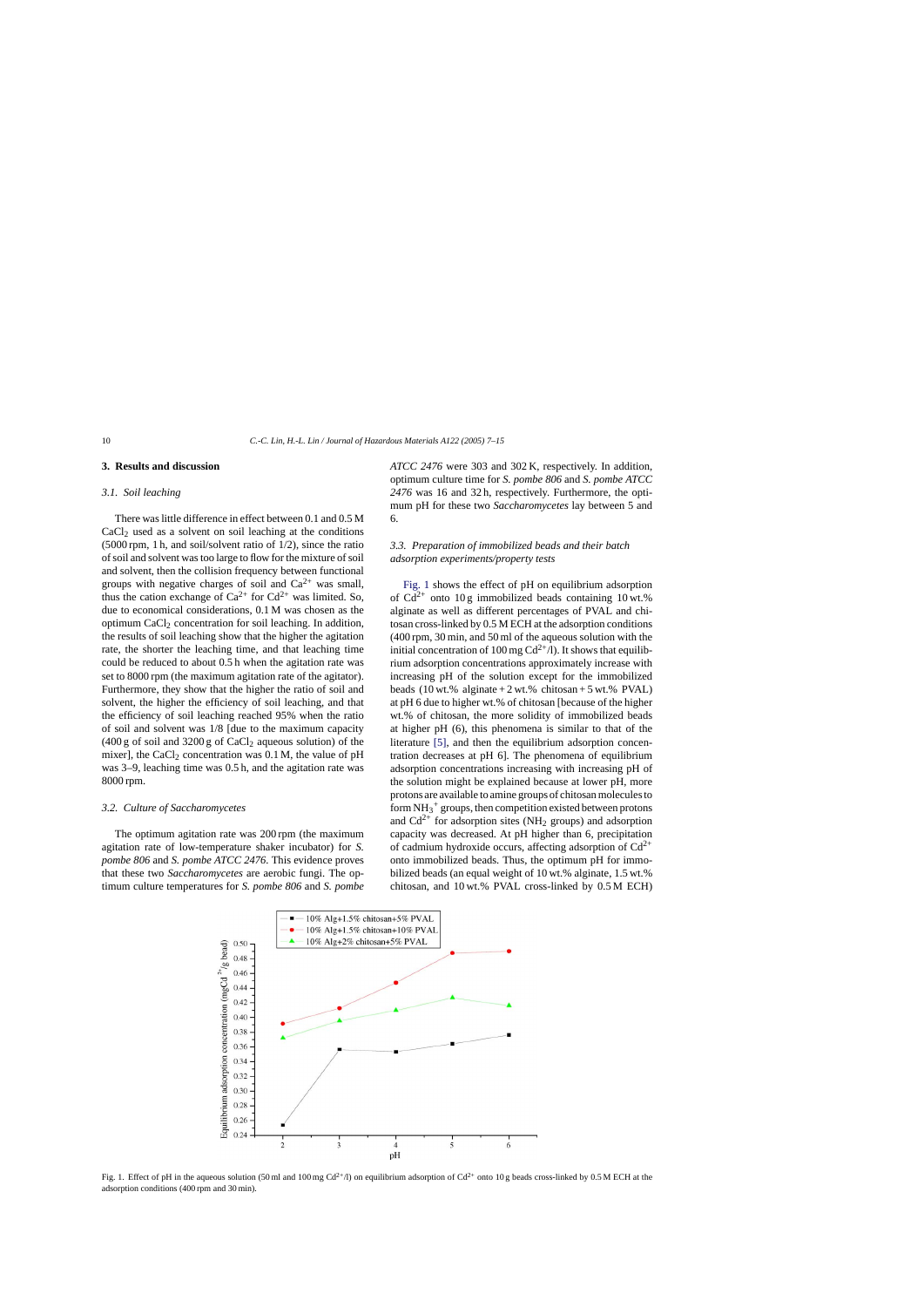

Fig. 2. Effect of agitation rates on adsorption of  $Cd^{2+}$  onto 10 g beads cross-linked by 0.5 M ECH at the adsorption conditions (pH 6, 30 min and 50 ml of the aqueous solution with the initial concentration of 100 mg  $Cd^{2+}/l$ ).

with higher adsorption capacity was 6. The result is similar to that of the literature [\[5\]](#page-7-0) which has noted chitosan beads with higher adsorption capacity at pH 3–6.

Fig. 2 shows effect of agitation rates on adsorption of  $Cd^{2+}$  onto 10 g of immobilized beads containing 10 wt.% alginate as well as different percentages of PVAL and chitosan cross-linked by 0.5 M ECH at the adsorption conditions (pH 6, 30 min, and 50 ml of the aqueous solution with the initial concentration of 100 mg  $Cd^{2+}/l$ ). The adsorption of  $Cd^{2+}$  increases with agitation rates and attains a near constant value at 400–700 rpm for all immobilized beads and thus an agitation rate of 400 rpm was chosen for economical reasons.

Fig. 3 shows effect of percentages of two *Saccharomycetes* on equilibrium adsorption of  $Cd^{2+}$  onto 10 g of immobilized beads containing optimum percentages (an equal weight of 10 wt.% alginate, 1.5 wt.% chitosan, and 10 wt.% PVAL) determined from [Figs. 1–2](#page-3-0) and different percentages (1, 2, 3, and 4 wt.%) of *S. pombe 806* or *S. pombe ATCC 2476* crosslinked by 0.5 M ECH at the adsorption conditions (pH 6, 400 rpm, 30 min, and 50 ml of the aqueous solution with the initial concentration of 150 mg  $Cd^{2+}/l$ ). It shows that for the same percentage of *Saccharomycetes*, adsorption capacity of immobilized beads containing *S. pombe 806* are higher than that of immobilized beads containing *S. pombe ATCC 2476* and the higher the percentage of *Saccharomycetes*, the higher the adsorption capacity. In addition, the percentage increase in the equilibrium adsorption concentrations for adding 1 and 4 wt.% of *S. pombe 806* is 20 and 40%, respectively, so the optimum percentage of *S. pombe 806* added is 1 wt.% taking economical factors into consideration.

In addition, [Fig. 4](#page-5-0) shows that the higher the initial concentration in the aqueous solution, the shorter the time to reach equilibrium adsorption and the larger the amount of



Fig. 3. Effect of percentages of *Saccharomycetes* on equilibrium adsorption of Cd<sup>2+</sup> onto 10 g beads cross-linked by 0.5 M ECH at the adsorption conditions (pH 6, 400 rpm, 30 min and 50 ml of the aqueous solution with the initial concentration of 150 mg  $Cd^{2+}/l$ ).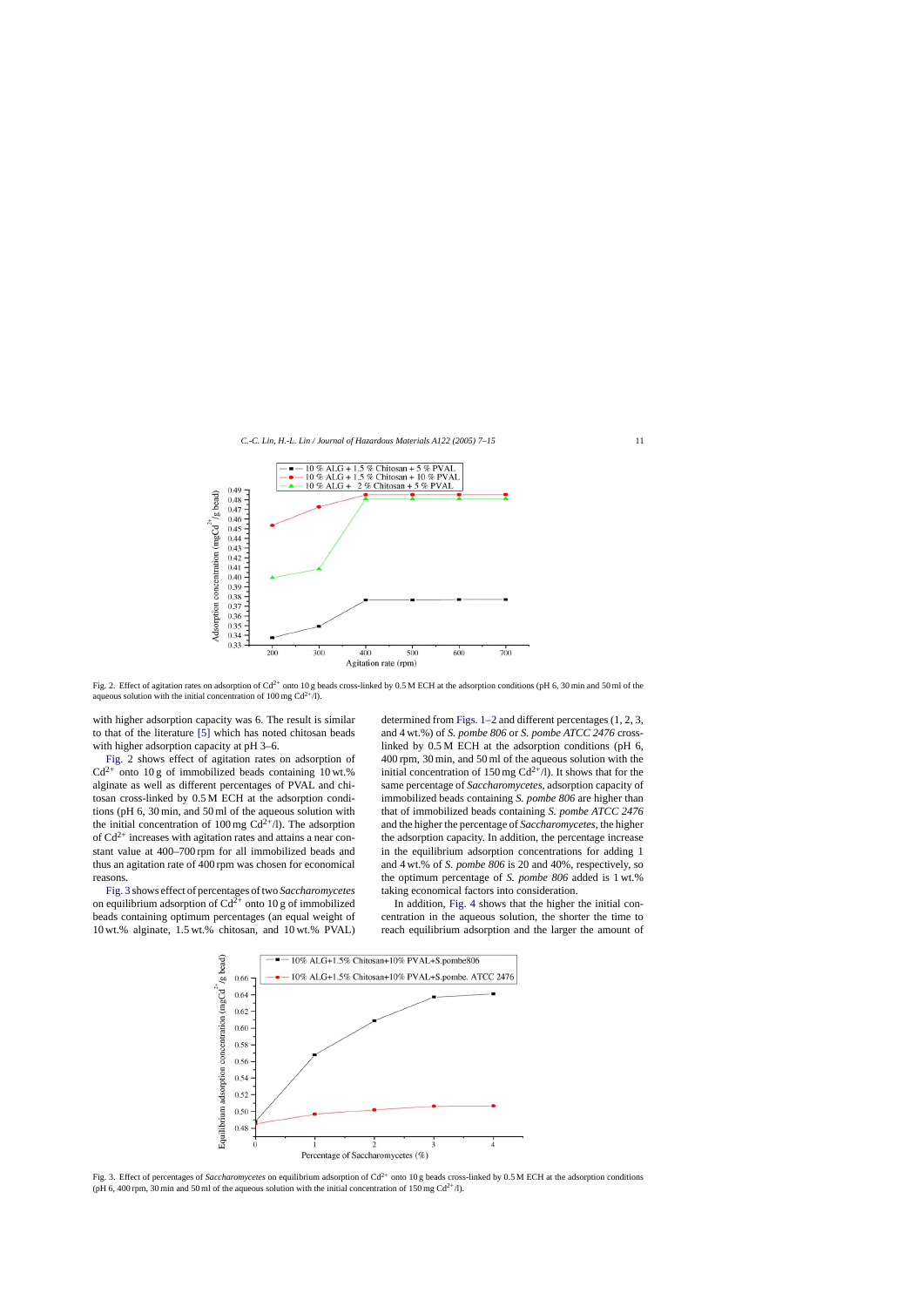<span id="page-5-0"></span>

Fig. 4. Effect of adsorption time on adsorption of  $Cd^{2+}$  onto 10 g optimum beads at the adsorption conditions (pH 6, 400 rpm, and 50 ml of aqueous solutions with initial concentration of 150 mg  $Cd^{2+}/l$ , 200 mg  $Cd^{2+}/l$ , and  $250 \,\text{mg} \, \text{Cd}^{2+}/\text{l}$ ).

adsorbed  $Cd^{2+}$  before reaching equilibrium adsorption due to the higher collision frequency between  $Ca^{2+}$  in the aqueous solution and the  $NH<sub>2</sub>$  groups of chitosan in optimum beads, and that the maximum amounts of adsorbed  $Cd^{2+}$  after reaching equilibrium adsorption were almost the same in spite of initial concentrations in the aqueous solution and equilibrium adsorption time was about 30 min which confirmed adsorption time used before.

Furthermore, from Table 3, it found that mechanical strength for beads cross-linked with 0.5 M ECH is about four times of that for blended beads and cross-linked beads containing 33 wt.% of alginate (10 wt.%), 33 wt.% of chitosan (1.5 wt.%), 33 wt.% of PVAL (10 wt.%), and 1 wt.% of *S. pombe 806* had the highest mechanical strength  $(0.856 \text{ N}/\mu\text{m})$  whose property is optimum for reuse of crosslinked beads. Thus, these kinds of cross-linked beads were chosen as optimum beads.

The equilibrium adsorption behaviour can be described with the Langmuir adsorption equation as

$$
\frac{C_{\rm e}}{X} = \frac{C_{\rm e}}{X_{\rm max}} + \frac{1}{X_{\rm max}b} \tag{1}
$$

where  $C_e$  is the equilibrium concentration of  $Cd^{2+}$  in the solution (mg/l), *X* is the amount of  $Cd^{2+}$  adsorbed per unit weight of optimum beads at the equilibrium concentration  $(mg/g)$ ,  $X_{\text{max}}$  is maximum adsorption at monolayer coverage (mg/g), and  $b$  is the Langmuir adsorption equilibrium constant  $(l/mg)$ and is a measure of adsorption energy.

A linearized plot of  $C_e/X$  versus  $C_e$  gives  $X_{\text{max}}$  and *b*. Table 4 shows computation results. It shows that the Langmuir adsorption equation fitted well with equilibrium data from experiments of batch kinetic adsorption (correlation coefficient  $R^2 > 0.999$ ).

First-order adsorption and second-order adsorption kinetic models were utilized to investigate experimental data of batch kinetic adsorption and determine the mechanism of adsorption. The first-order adsorption kinetic model is expressed as

$$
\log(q_{\rm e} - q) = \log q_{\rm e} - \frac{k_1 t}{2.303} \tag{2}
$$

where  $q_e$  is the amount of  $Cd^{2+}$  adsorbed on optimum beads at equilibrium (mg/g), *q* is the amount of  $Cd^{2+}$  adsorbed on

Table 3

Mechanical strength  $N/\mu$ m of beads blended and beads cross-linked with 0.5 M ECH

| Composition (wt.%) of beads                                                                                                                                                                  | Immobilized methods |                                   |  |
|----------------------------------------------------------------------------------------------------------------------------------------------------------------------------------------------|---------------------|-----------------------------------|--|
|                                                                                                                                                                                              | Beads blended       | Beads cross-linked with 0.5 M ECH |  |
| 99 wt.% of alignate $(10 \text{ wt.}\%) + 1 \text{ wt.}\%$ of S. pombe 806                                                                                                                   | 0.061               |                                   |  |
| 49.5 wt.% of alignate $(10 \text{ wt.}\%) + 49.5 \text{ wt.}\%$ of chitosan $(1 \text{ wt.}\%) + 1 \text{ wt.}\%$ of S. pombe<br>806                                                         | 0.058               | 0.071                             |  |
| 33 wt.% of alignate $(10 \text{ wt.}\%) + 33 \text{ wt.}\%$ of chitosan $(1 \text{ wt.}\%) + 33 \text{ wt.}\%$ of PVAL<br>$(5 \text{ wt.})\% + 1 \text{ wt.}$ % of <i>S. pombe 806</i>       | 0.093               | 0.385                             |  |
| 33 wt.% of alignate $(10 \text{ wt.}\%) + 33 \text{ wt.}\%$ of chitosan $(1 \text{ wt.}\%) + 33 \text{ wt.}\%$ of PVAL<br>$(10 \text{ wt.})\% + 1 \text{ wt.}$ % of <i>S. pombe 806</i>      | 0.117               | 0.564                             |  |
| 33 wt.% of alignate $(10 \text{ wt.}\%) + 33 \text{ wt.}\%$ of chitosan $(1.5 \text{ wt.}\%) + 33 \text{ wt.}\%$ of PVAL<br>$(5 \text{ wt.})\% + 1 \text{ wt.}$ % of S. pombe 806            | 0.131               | 0.703                             |  |
| 33 wt.% of alignate $(10 \text{ wt.}\%) + 33 \text{ wt.}\%$ of chitosan $(1.5 \text{ wt.}\%) + 33 \text{ wt.}\%$ of PVAL<br>$(10 \text{ wt.}\%) + 1 \text{ wt.}\% \text{ of } S$ . pombe 806 | 0.188               | 0.856                             |  |
| 33 wt.% of alignate $(10 \text{ wt.}\%) + 33 \text{ wt.}\%$ of chitosan $(2 \text{ wt.}\%) + 33 \text{ wt.}\%$ of PVAL<br>$(5 \text{ wt.}\%) + 1 \text{ wt.}\% \text{ of } S$ . pombe 806    | 0.202               | 0.407                             |  |

#### Table 4

Parameters of the Langmuir adsorption equation

| Composition (wt.%) of beads cross-linked with 0.5 M ECH                                                                                                                                      | Parameters           |            |         |  |
|----------------------------------------------------------------------------------------------------------------------------------------------------------------------------------------------|----------------------|------------|---------|--|
|                                                                                                                                                                                              | $X_{\rm max}$ (mg/g) | $b$ (l/mg) | $R^2$   |  |
| 33 wt.% of alginate $(10 \text{ wt.}\%) + 33 \text{ wt.}\%$ of chitosan $(1.5 \text{ wt.}\%) + 33 \text{ wt.}\%$ of PVAL<br>$(10 \text{ wt.}\%) + 1 \text{ wt.}\% \text{ of } S$ . pombe 806 | 231.48               | 1.18682    | 0.99976 |  |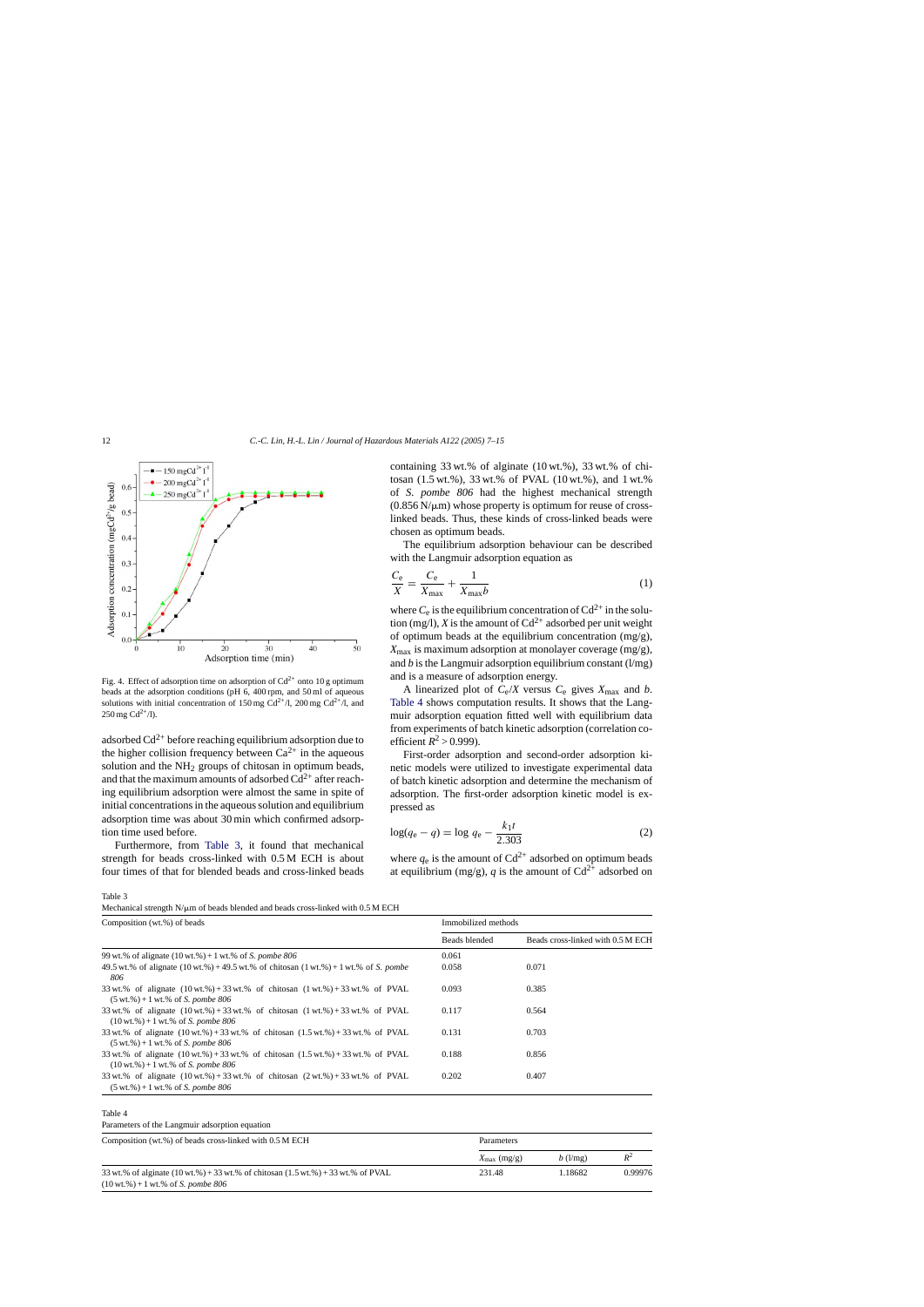| Table 5                                                      |  |
|--------------------------------------------------------------|--|
| Rate constants and change in Gibbs free energy of adsorption |  |

| Initial $Cd^{2+}$ concentration (mg/l) | First-order reaction      |       | Second-order reaction |       | Change in Gibbs free energy ( $\Delta G^0$ , kJ/mol) |
|----------------------------------------|---------------------------|-------|-----------------------|-------|------------------------------------------------------|
|                                        | $k_1$ (min <sup>-1)</sup> | $R^2$ | $k_2$ (g/(mg min))    | $R^2$ |                                                      |
| 150                                    | 0.140                     | 0.823 | 0.031                 | 0.139 | $-2.838$                                             |
| 200                                    | 0.254                     | 0.891 | 0.05                  | 0.061 | $-0.668$                                             |
| 250                                    | 0.282                     | 0.893 | 0.09                  | 0.144 | $-0.361$                                             |

optimum beads at time  $t$  (mg/g) and  $k_1$  is the rate constant of first-order adsorption  $(min^{-1})$ .

The slope  $(-k_1/2.303)$  of a plot of log  $(q_e - q)$  versus *t* was used to calculated  $k_1$ . Table 5 shows the results.

The second-order adsorption kinetic model is given as

$$
\frac{t}{q} = \frac{1}{k_2 q_e^2} + \frac{t}{q_e} \tag{3}
$$

where  $k_2$  is the rate constant of second-order adsorption  $(g/(mg \min))$ .

The slope and intercept of a plot of *t*/*q* versus *t* were used to determine  $k_2$ . Table 5 shows the results.

The thermodynamic property  $\Delta G^0$  [change in Gibbs free energy (J/mol)] was determined using the following equation. Table 5 shows the results.

$$
\Delta G^0 = -RT \ln K_C \tag{4}
$$

where  $K_C$  is an equilibrium constant ( $K_C = C_{Ae}/C_e$ ),  $C_{Ae}$  is the amount of  $Cd^{2+}$  adsorbed on optimum beads per volume of the solution at equilibrium (mg/l), *C*<sup>e</sup> is the equilibrium concentration of  $Cd^{2+}$  in the solution (mg/l), *R* is an ideal gas constant (8.314 J/(mol K)), and *T* is the temperature (K).

From Table 5, we found that adsorption of  $Cd^{2+}$  onto optimum beads was a first-order (larger correlation coefficient) and spontaneous ( $\Delta G^0$  < 0) reaction.



Fig. 5. Effect of HCl concentrations in 50 ml aqueous solutions on equilibrium desorption concentrations of  $Cd^{2+}$  desorbed from 10 g optimum beads at the desorption conditions (400 rpm and 1 h).

#### *3.4. Batch equilibrium desorption of optimum beads*

Desorption would help to recover  $Cd^{2+}$  from optimum beads and regenerate the beads so that they can be used again. Fig. 5 shows that the higher the HCl concentration, the higher the equilibrium desorption concentration except when HCl concentrations were higher than 1 M due to the immobilized chitosan (dissolved in 5 wt.% acetic acid solutions) beads which were destroyed at high HCl concentrations, and that the equilibrium desorption concentration can reach a maximum of 90.27 mg  $Cd^{2+}/I$  HCl, when 1 M HCl was used to regenerate the beads, so 1 M HCl was chosen as the optimum concentration for bead regeneration.

# *3.5. Efficiencies of batch equilibrium adsorption and desorption experiments of optimum beads*

From Fig. 6, we found that the adsorption efficiency was still about 70% after six cycles of adsorption and desorption. This could be explained by amine groups of chitosan in the beads being destroyed gradually in each cycle, and a few of the adsorbed  $Cd^{2+}$  not being desorbed in the previous cycle and still occupying adsorption sites. Thus, the amount of adsorbed  $Cd^{2+}$  in the next cycle decreased. In addition, [Fig. 7](#page-7-0) shows that the greater the cycle of adsorption and desorption, the higher the desorption efficiency, and that the desorption



Fig. 6. Effect of cycles of adsorption and desorption on adsorption efficiencies of  $Cd^{2+}$  onto 10 g optimum beads in 50 ml of the aqueous solution with initial concentration of 150 mg  $Cd^{2+}/l$  at optimum adsorption and desorption conditions [adsorption efficiency  $(\%)=100 \times$  (initial Cd<sup>2+</sup> concentration in the aqueous solution – residual  $Cd^{2+}$  concentration in the aqueous solution)/initial  $Cd^{2+}$  concentration in the aqueous solution].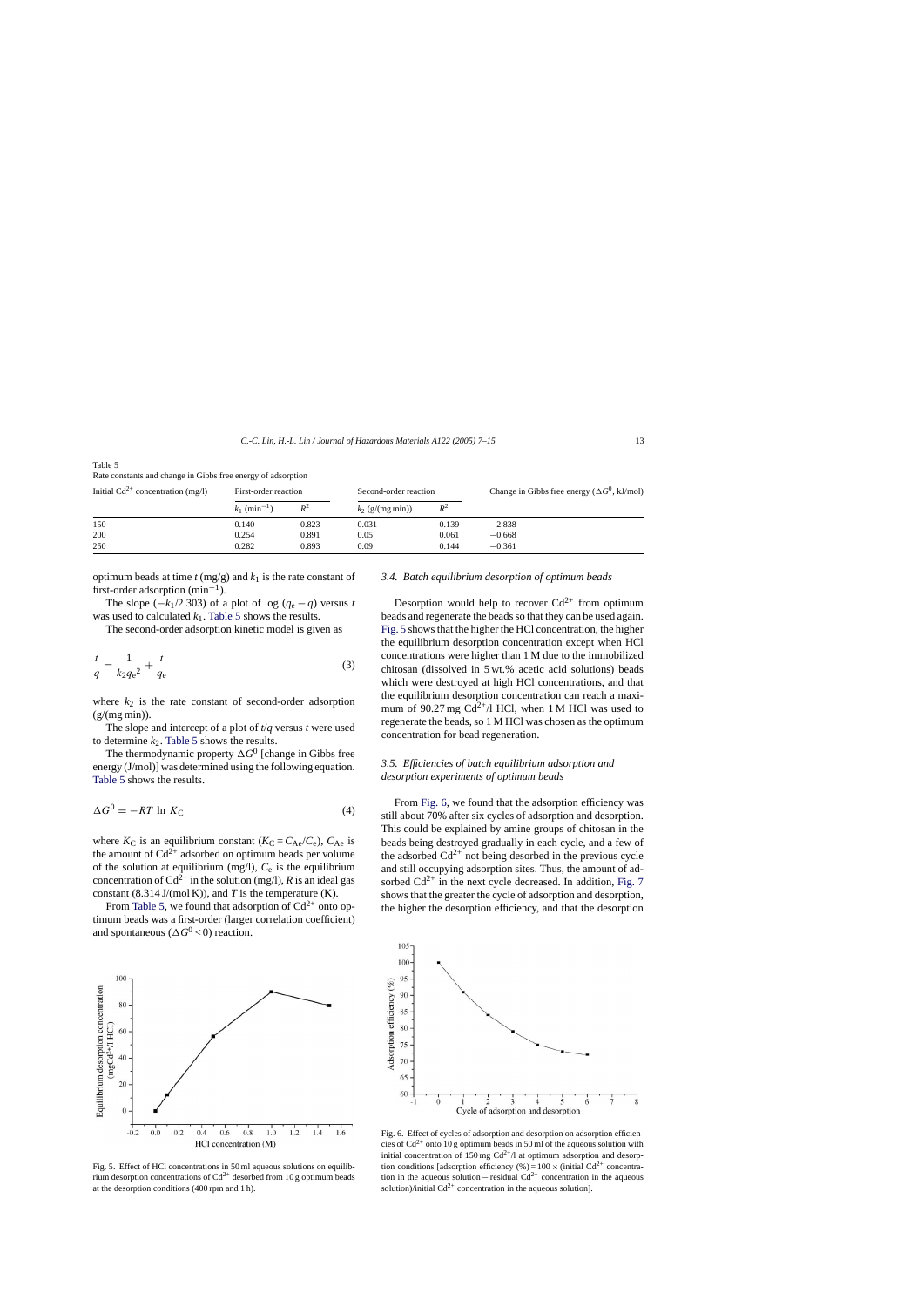<span id="page-7-0"></span>

Fig. 7. Effect of cycles of adsorption and desorption on desorption efficiencies of  $Cd^{2+}$  from 10 g optimum beads in 50 ml of the aqueous solution at optimum adsorption and desorption conditions (desorption efficiency  $(\%) = 100 \times$  the ratio of the amount of desorbed Cd<sup>2+</sup> and the amount of adsorbed  $Cd^{2+}$  in each cycle of adsorption and desorption).

efficiency reached 92% after six cycles of adsorption and desorption. This could be explained by a few of the adsorbed  $Cd^{2+}$  not being desorbed in the previous cycle and still occupying adsorption sites. Thus, the amount of adsorbed  $Cd^{2+}$ in the next cycle decreased. So the desorption efficiency increased with increasing the cycle of adsorption and desorption. Finally, from efficiencies of adsorption and desorption, we found that the reusability of optimum beads was feasible.

# *3.6. Batch equilibrium adsorption experiments of optimum beads for the soil leaching solution*

From Fig. 8, it shows that the more beads that were added to the soil leaching solution, the lower the residual  $Cd^{2+}$ concentration in the soil leaching solution was. The residual  $Cd^{2+}$  concentrations in the soil leaching solution decreased with time, when 0.3 g of optimum beads were added to the soil leaching solution, its  $Cd^{2+}$  concentration



Fig. 8. Effect of adsorption time on residual  $Cd^{2+}$  in the soil leaching solution with initial concentration of 3.91 mg  $Cd^{2+}/l$  by adding different amounts of optimum beads at the optimum adsorption conditions.

can decrease from 3.91 to 0.269 mg/l, which is below the  $Cd^{2+}$  discharge standard.

#### **4. Conclusions**

For soil leaching, the efficiency of soil leaching was up to 95% at soil/solvent =  $1/8$ , pH 3–9, 0.1 M CaCl<sub>2</sub>, 8000 rpm, and 0.5 h. The optimum culture conditions for *S. pombe 806* were at 200 rpm, 303 K, 16 h, and pH 5–6. However, the optimum conditions for *S. pombe ATCC 2476* were 200 rpm, 302 K, 32 h, and pH 5–6. In addition, optimum beads containing 33 wt.% of alginate (10 wt.%), 33 wt.% of chitosan (1.5 wt.%), 33 wt.% of PVAL (10 wt.%), and 1 wt.% of *S. pombe 806* were cross-linked by 0.5 M ECH. The optimum adsorption conditions for optimum beads were pH 6, 400 rpm, and 30 min. Furthermore, mechanical strength of cross-linked beads was four times that of blended beads, and optimum beads had the highest mechanical strength. Moreover, the Langmuir adsorption equation fitted well with equilibrium adsorption data and adsorption of  $Cd^{2+}$  onto optimum beads was a first-order/spontaneous reaction. Besides, the desorption efficiency achieves 79% when 1 M HCl was used to regenerate the beads. The adsorption efficiency was still as high as 70% after six cycles of adsorption and desorption, so optimum beads were reusable. Finally, after treating the soil leaching solution with optimum beads, its  $Cd^{2+}$  concentration reached the discharge standard.

## **References**

- [1] M.J. Mench, V.L. Didier, M. Loffler, A. Gomez, P. Masson, A mimicked in-situ remediation study of metal-contaminated soils with emphasis on cadmium and lead, J. Environ. Qual. 23 (1994) 58–63.
- [2] S.R. Cline, B.E. Reed, Lead removal from soils bench scale soil washing techniques, J. Environ. Eng. October (1995) 700–705.
- [3] K. Mackenbrock, Treatment of contaminated soils by a combination of suitable, proven technologies contaminated soil, Kluwer Academic Publishers, Netherlands, 1993.
- [4] X.D. Liu, S. Tokura, M. Haruki, N. Nishi, N. Sakairi, Surface modification of nonporous glass beads with chitosan and their adsorption property for transition metal ions, Carbohydr. Polym. 49 (2002) 103–108.
- [5] W.S. Wan Ngah, C.S. Endud, R. Mayanar, Removal of copper ion from aqueous solution onto chitosan and cross-linked chitosan beads, React. Funct. Polym. 50 (2002) 181–190.
- [6] I.C. Alupei, M. Popa, M. Hamcerencu, M.J.M. Abadie, Superabsorbant hydrogels based on xanthan and poly (vinyl alcohol). 1. The study of the swelling properties, Eur. Polym. J. 38 (2002) 2313–2320.
- [7] F.L. Mi, S.S. Shyu, C.T. Chen, J.Y. Lai, Adsorption of indomethacin onto chemically modified chitosan beads, Polymer 43 (2002) 757–765.
- [8] J.S. Chang, J.C. Huang, C.C. Chang, T.J. Tarn, Removal and recovery of lead by fixed bed biosorption with immobilized bacterial biomass, Water Sci. Technol. 38 (1998) 171–178.
- [9] A.D. Pozzo, L. Vanini, M. Fagnoni, M. Guerrini, R.A.A. Muzzarelli, Preparation and characterization of polyethylene glycolcross-linked reacetylated chitosans, Carbohydr. Polym. 42 (2000) 201–206.